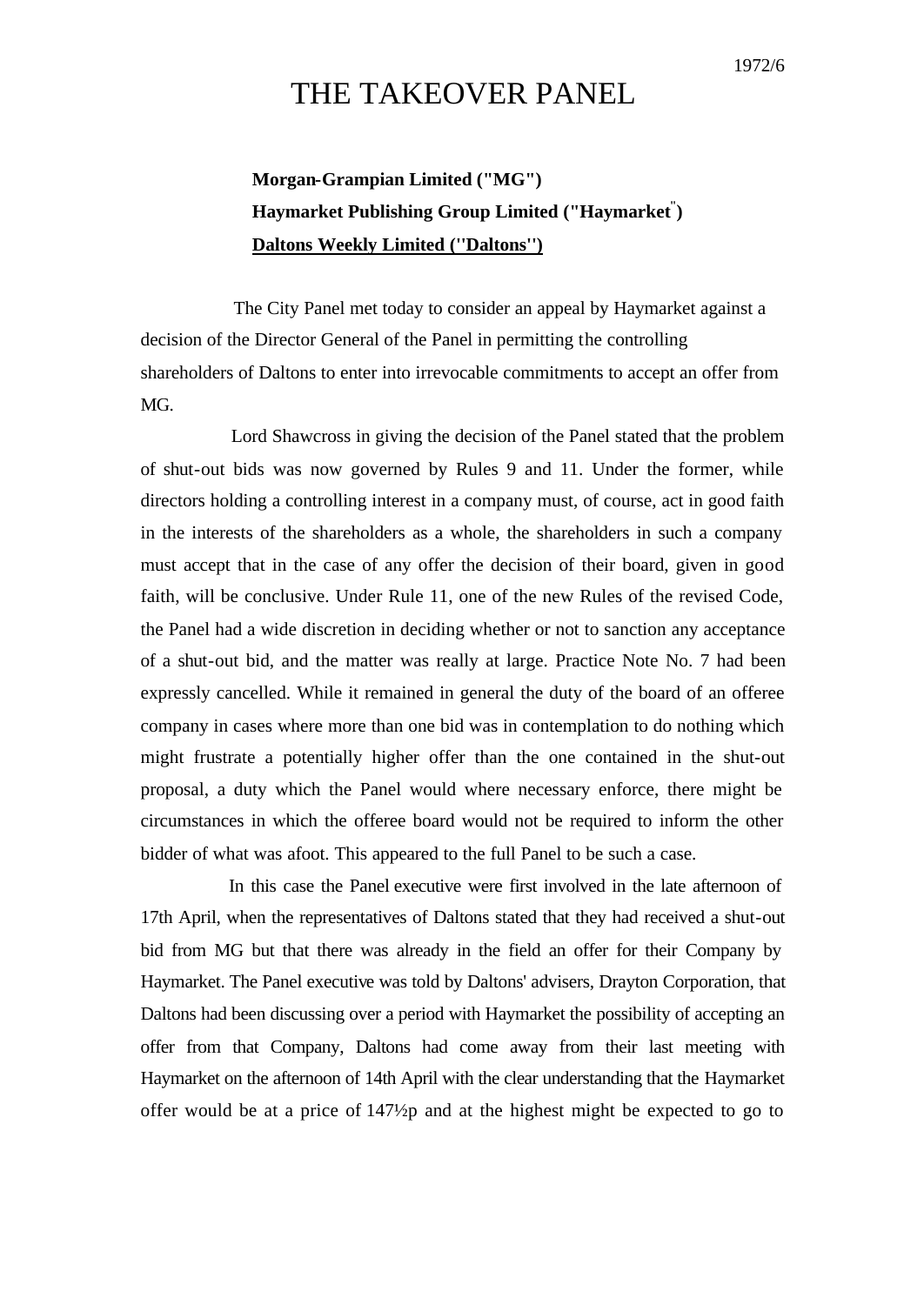150p. Haymarket is a private company and consequently their offer was inevitably in cash. In the meantime Daltons had also been discussing with MG the possibility of an offer by that Company which would be mainly in shares and partly in cash but would have to be on a shut-out basis. On the afternoon of 17th April MG for the first time fixed a definite value to their offer, 75% in shares and 25% in cash, amounting at the then current MG share price to 156p. The Panel executive was told, however, that it was an explicit condition of this offer that it should be accepted irrevocably by holders of over 50% of the equity; if competitors came in Daltons feared that MG would withdraw. MG refused to be involved in an auction. The representatives of Daltons assured the Panel that they would be in grave danger of losing the MG offer if they disclosed either generally or to Haymarket the fact that it existed and thus enabled Haymarket to come in on a competitive basis and start an auction. In Daltons' view it was an important consideration that the MG offer was largely in shares. They stated that the majority of the shareholders wished to hold these shares so as to retain an interest in Daltons; in addition the fact that by so doing they would avoid any present liability to pay Capital Gains Tax on 75% of the value they received was a very material consideration. The Panel executive was convinced that the Daltons' board genuinely believed that the MG offer might be lost unless they agreed to the shut-out proposal and that no better offer was likely to be received.

The full Panel see no reason to disagree with the conclusion at executive level. On the face of it the MG offer was the more valuable of the two bids. Moreover, it contained the Capital Gains Tax advantage which the Panel considered was a factor the board was entitled to take into account. In order to achieve a bid of a value net of Capital Gains Tax equal to the MG offer, it was agreed by the parties before the Panel that Haymarket would have had to raise their bid to over 180p. Although a figure of 170p was mentioned before the Panel as a price to which Haymarket possibly might have been willing to go, the Panel does not think that a much higher figure had ever been, or was seriously likely to be, considered by Haymarket, who Were at all times under the disadvantage of not being able to offer shares.

In matters of intention and good faith (for there was no great conflict between the parties on the actual facts) there is no way of ascertaining with scientific certainty what the truth may be. The Panel executive had as best they could to make up their own minds, and form a judgement on where the truth lay. The Director General assured the Panel that he was satisfied that